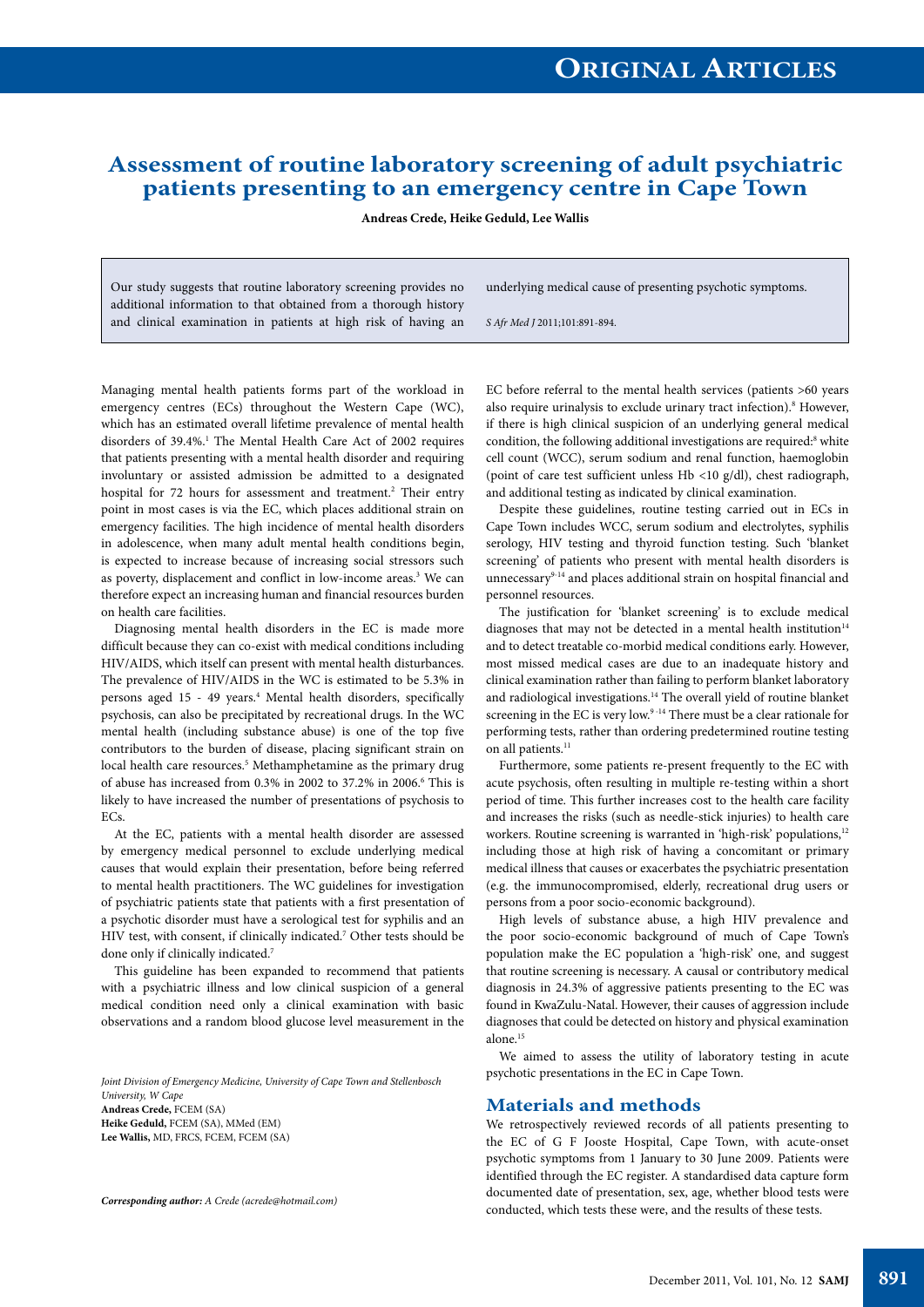The results of the following laboratory investigations were extracted: syphilis serology, thyroid-stimulating hormone (TSH), WCC, serum sodium and creatinine, HIV status and lumbar puncture results. Additional tests performed on some patients that were not part of the routine screening tests were excluded. Only laboratory investigations performed in the EC were included.

Blood tests were regarded as being either normal or significantly abnormal (above the threshold for what the local psychiatric services considered as requiring further investigation).<sup>8</sup> For sodium, creatinine, lumbar puncture and TSH results no threshold levels were available in the hospital mental health guidelines, so internationally accepted values considered abnormal and likely to contribute towards psychotic symptoms were used. Values for lumbar punctures, HIV rapid test, syphilis serology and thyroid-stimulating hormone were obtained as unpublished data from the National Health Laboratory Service at time of data collection. Table I presents reference ranges for determining significantly abnormal individual laboratory results in this study.

The case notes of all patients with significantly abnormal blood results were reviewed by the principal investigator to assess whether the abnormal blood test could have been predicted on clinical examination alone. Predictability was determined by the presence of a relevant history, abnormal vital signs or clinical examination relevant to the abnormal laboratory result. If the patient's medical history and the clinical examination led to suspicion of an underlying medical condition documented in the patient's notes, this was considered a result that could have been predicted without blood tests.

In EC case notes in which no final diagnosis or disposition plan was documented, admission notes from the relevant specialty were reviewed to determine the patient's diagnosis and management plan. This diagnosis was then accepted as the EC diagnosis with regard to determining whether the laboratory result was relevant in making this diagnosis. In case notes with multiple differential diagnoses, the admitting specialty's notes were reviewed to determine the discharge diagnosis. If this was within the differential diagnosis in the EC notes, it was accepted as the EC diagnosis on which relevance and predictability were assessed.

Patients who presented to the EC with psychotic symptoms but whose results were not found on the hospital laboratory computer system were considered not to have had laboratory investigations performed.

Laboratory results were entered into a Microsoft Excel spreadsheet and data were analysed using Stata 10.19

Ethics approval for the study was obtained from Stellenbosch University.

## **Results**

Seven hundred and forty-eight patients with psychotic symptoms were identified from the EC register of G F Jooste Hospital; 604 (80.7%) had laboratory investigations performed in the EC, and the median age was 29 years (interquartile range 23 - 38 years). In total 2 287 tests were conducted. Of the patients who had laboratory investigations, 67.4% were male.

The number of abnormal test results as a fraction of the total number performed was as follows: sodium 7/562 (1.2%), creatinine 2/590 (0.3%), WCC 53/584 (9.1%), HIV 7/58 (12.1%), lumbar puncture 20/68 (29.4%), rapid plasma reagin (RPR) 14/333 (4.2%), and TSH 0/92 (0%) (Table II).

Patients with abnormal TSH values all subsequently had normal FT3 or FT4 values, so no patient had abnormal thyroid function. Of the 14 patients with reactive RPR tests, 4 had lumbar punctures performed in the EC, of which 1 was abnormal.

Almost one-third of lumbar punctures performed were abnormal according to the criteria in Table I. However, no lumbar puncture on its own changed the management and disposition of the patient.

Of the patients 132 had had one or more of the same laboratory tests performed in the previous 6 months. One patient had had laboratory tests performed five times in the period studied.

Of all patients with abnormal laboratory results (*N*=77), 62 case records were found; 43 had a final diagnosis of a mental health disorder, while 19 had a medical cause for their presentation of acute

#### **Table II. Blood tests performed and results**

|                                                           |         | No. of tests<br>conducted<br>Abnormal<br>$(N=604)$ |                |          |
|-----------------------------------------------------------|---------|----------------------------------------------------|----------------|----------|
| Type of screening test conducted                          | N       | %                                                  | Ν              | %        |
| Sodium                                                    | 562     | 93                                                 | 7              | 1.2      |
| Creatinine                                                | 590     | 97.6                                               | $\mathfrak{D}$ | 0.3      |
| White cell count                                          | 584     | 96.7                                               | 53             | 9.1      |
| <b>HIV</b>                                                | 58      | 9.6                                                | 7              | 12.1     |
| Lumbar puncture                                           | 68      | 11.3                                               | 20             | 29.4     |
| Rapid plasma reagin                                       | 333     | 55.1                                               | 14             | 4.2      |
| Thyroid function*                                         | 92      | 15.2                                               | $\Omega$       | $\Omega$ |
| Total                                                     | 2 2 8 7 | 100                                                | 103            | 4.5      |
| *Thyroid function normal if either TSH or FT3/FT4 normal. |         |                                                    |                |          |

| Blood test                              | Values considered abnormal enough to contribute towards psychotic symptoms                                                      |
|-----------------------------------------|---------------------------------------------------------------------------------------------------------------------------------|
| Sodium                                  | <125 or >160 mmol/ $l^{16-18}$                                                                                                  |
| Creatinine                              | $>200$ $\mu$ mol/l                                                                                                              |
| White cell count                        | $<$ 4 or >15 $\times$ 10 <sup>9</sup> /1 <sup>8</sup>                                                                           |
| Lumbar puncture                         | Any polymorphs/µl<br>>3 lymphocytes/µl<br>Protein $>0.45$ g/l<br>Positive Gram stain/India ink stain/syphilis serology positive |
| HIV rapid test                          | Positive                                                                                                                        |
| Syphilis serology (rapid plasma reagin) | Positive                                                                                                                        |
| Thyroid-stimulating hormone             | $0.27 - 4.20$ mIU/l                                                                                                             |

**Table I. Reference values for laboratory investigations**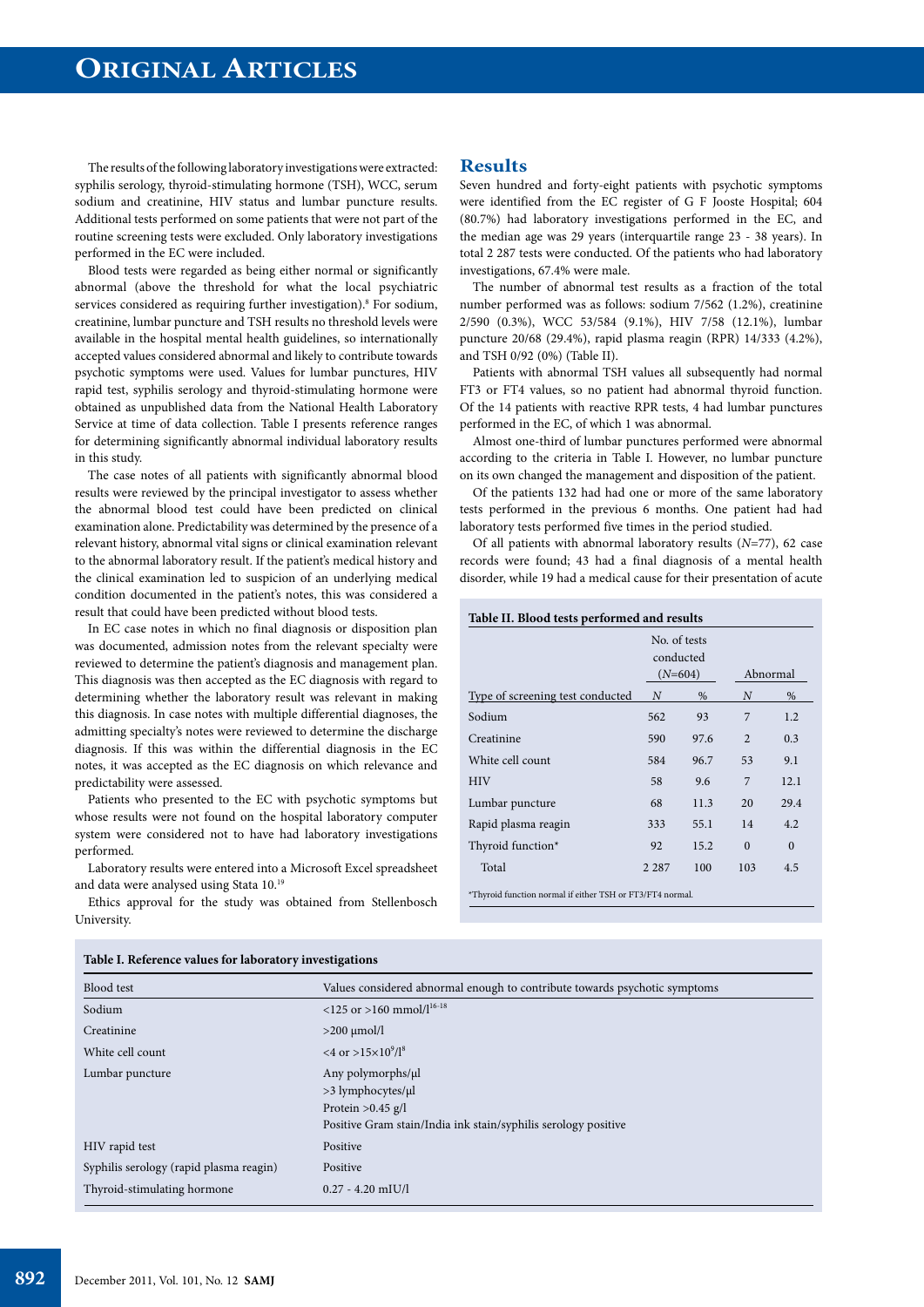psychosis. Table III describes the number of patients whose final diagnosis could have been predicted through medical history, clinical examination or abnormal vital signs. Fig. 1 describes the number of patients for whom clinical management in the EC was altered directly as a result of these abnormal blood tests.

Although not designed to estimate the costs of these routine tests, some exploratory extrapolation was done to estimate their full financial burden on the health care system.

Table III summarises the estimated cost of tests performed, excluding lumbar punctures.

## **Discussion**

Consistent with previous studies,  $9-14$  our results suggest that 'blanket screening' of all psychiatric patients is unnecessary and wasteful of scarce resources in the WC public health care setting. Of patients who presented to the EC at G F Jooste Hospital with 'acute psychosis', 80.7% had blood tests taken to screen for underlying medical causes for their acute psychosis.

The rationale behind using laboratory investigations is to corroborate the findings of the patient's history and clinical



*Fig. 1. Breakdown of patients presenting to EC.*

| <b>Test</b> | No. of tests | Cost per test $(R)^*$ | Total cost (R) |
|-------------|--------------|-----------------------|----------------|
| <b>WCC</b>  | 584          | 15.03                 | 8777.52        |
| Creatinine  | 590          | 25.27                 | 14 909.30      |
| Sodium      | 562          | 25.27                 | 14 201.74      |
| <b>HIV</b>  | 58           | 36.73                 | 2 130.34       |
| <b>RPR</b>  | 333          | 16.37                 | 5451.21        |
| <b>TSH</b>  | 92           | 145.80                | 13 413.60      |
| Total       | 2 2 1 9      |                       | 58 883.71      |

examination, and a high yield of abnormal results is expected. However, of our 2 287 blood tests only 103 (4.5%) were abnormal. In only 2 (0.33%) of 604 cases did the abnormal result change the management of the psychotic patient. This suggests that these tests are conducted on most acutely psychotic patients without a clinical indication and not to corroborate evidence. This is consistent with findings that 61% of abnormal results discovered in screening tests for mental health patients resulted in no further action.<sup>12</sup> Others have shown that that few (0.4 - 0.8%) screening tests were clinically significant.<sup>13</sup>

Of the abnormal laboratory results, 21% were considered to have been predictable from the patient's medical history and examination. The higher yield of positive lumbar punctures could be expected, as the decision to perform them was derived from the history and clinical examination and not routinely on patients presenting with psychosis.

Our findings clearly show that in most cases routine screening tests provide no information additional to that obtained on history and clinical examination. To limit the burden on public health care resources, clinicians should have confidence in their clinical expertise and use blood tests only to corroborate the clinical suspicion of an underlying medical disorder. The minimal information that screening tests add to the clinical examination alone cannot justify the large amount of money spent on them.

The diagnosis of neurosyphilis can be challenging in HIVpositive patients because of its rapid progression, even in the young population. However, its symptoms should be detected on a thorough history and clinical examination and asymptomatic patients should not be tested routinely.20 This would reduce the high number of false-positive syphilis tests $21$  and improve the unacceptably low yield (4.2%) of positive results even in this at-risk population.

High levels of recreational drug use in the population have been described as an indication for routine screening on 'acutely psychotic patients.<sup>12</sup> However, a quarter of metamphetamine users are under 20 years old (mean 24 years) $6,22$  and this age group is less likely than older patients to suffer from co-morbid medical illness and to have abnormal screening laboratory investigations.

This study was in a 'high-risk population' with a high HIV prevalence, high incidence of recreational drug use and low socioeconomic background,<sup>4,6,23</sup> and provides unique information about a previously unstudied population.

Screening tests performed on acutely psychotic patients should also only be used when an underlying medical cause for the patient's condition is suspected. Our results suggest that even in a population regarded as at high risk of undiagnosed medical illness, in the acutely psychotic patient routine blanket screening is not indicated and does not aid in patient management in the EC.

### **Limitations**

This study is a retrospective record review including only patients identified from the EC register, and a small proportion of patients with acute psychosis may have been missed due to not being recorded. However, this is unlikely to change the findings significantly. A single reviewer examined the folders of patients with abnormal results and decided which results were significant and clinically predictable. This may have added bias regarding which abnormal results were considered clinically significant. The study may not reflect practices at other health care facilities, as it was performed at a single health care facility.

#### **References**

1. Stein DJ, Seedat S, Herman AA, et al. Findings from the First South African Stress and Health Study. Policy Brief, October 2007. Tygerberg: South African Medical Research Council, 2007.